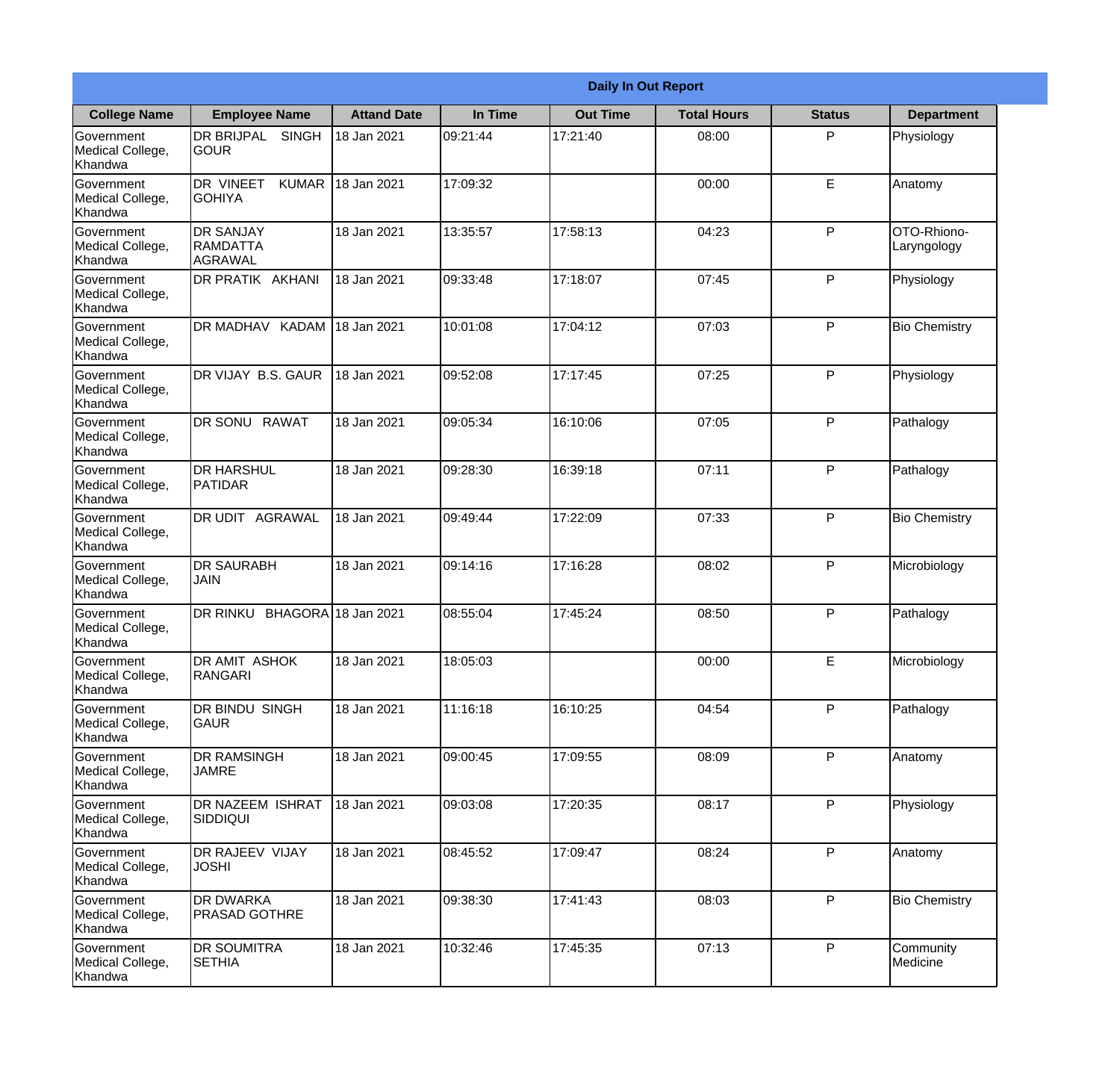| <b>Designation</b>                  | <b>Category</b>     |
|-------------------------------------|---------------------|
| Demonstrator/Tutor   Non Clinical   |                     |
| Professor                           | <b>Non Clinical</b> |
| Professor                           | Clinical            |
| Assistant Professor                 | Non Clinical        |
| <b>Assistant Professor</b>          | Non Clinical        |
| Associate Professor Non Clinical    |                     |
| Demonstrator/Tutor Para Clinical    |                     |
| Assistant Professor   Para Clinical |                     |
| Associate Professor Non Clinical    |                     |
| Associate Professor Para Clinical   |                     |
| <b>Assistant Professor</b>          | Para Clinical       |
| Professor                           | Para Clinical       |
| Associate Professor   Para Clinical |                     |
| Demonstrator/Tutor   Non Clinical   |                     |
| Professor                           | <b>Non Clinical</b> |
| <b>Assistant Professor</b>          | Non Clinical        |
| Demonstrator/Tutor   Non Clinical   |                     |
| Assistant Professor   Para Clinical |                     |

## **Daily In Out Report**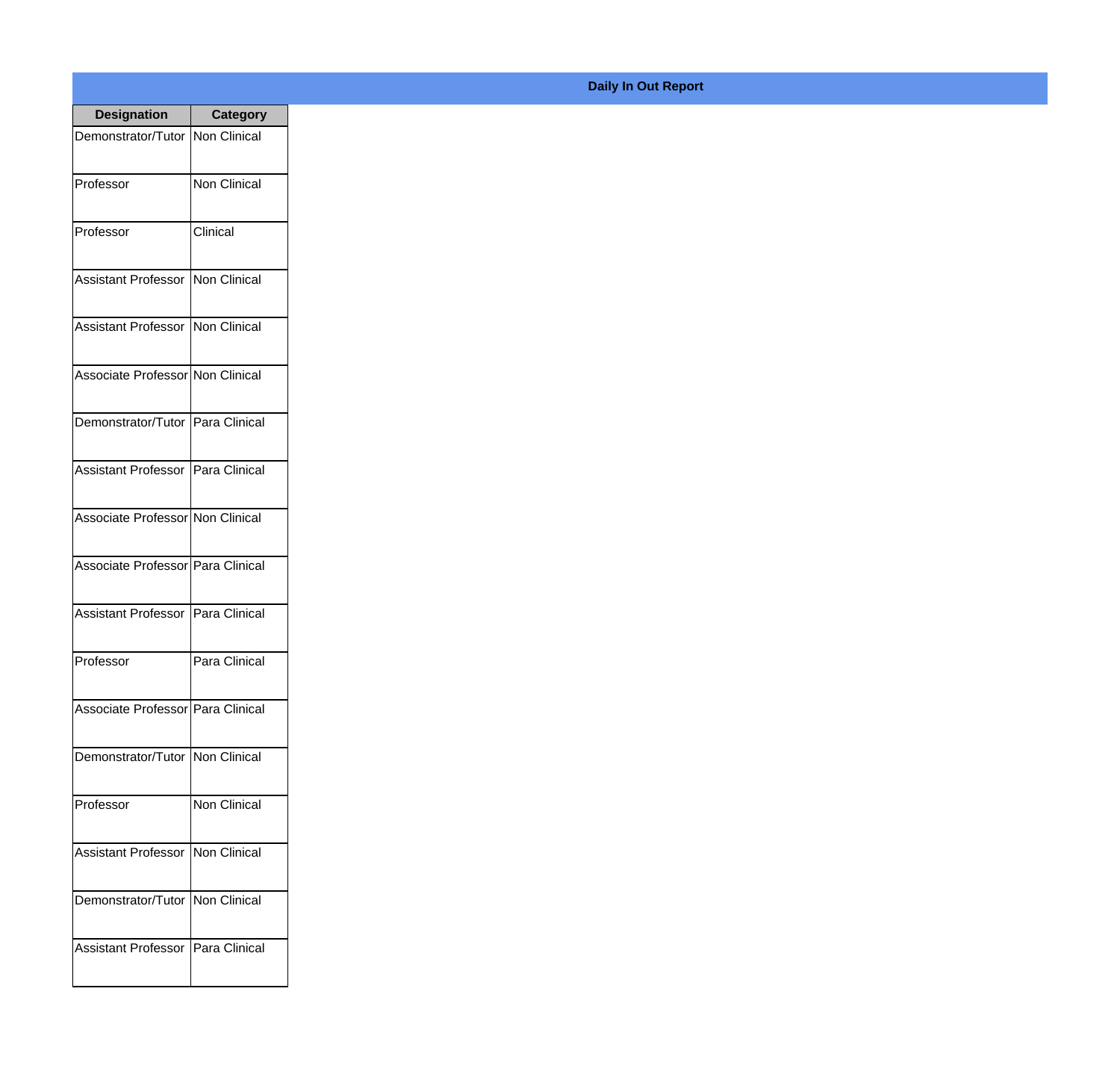|                                                  |                                                       |             |          |          | <b>Daily In Out Report</b> |              |                       |
|--------------------------------------------------|-------------------------------------------------------|-------------|----------|----------|----------------------------|--------------|-----------------------|
| Government<br>Medical College,<br>Khandwa        | DR RASHMI YADAV                                       | 18 Jan 2021 | 10:07:39 | 17:49:52 | 07:42                      | $\mathsf{P}$ | Community<br>Medicine |
| <b>Government</b><br>Medical College,<br>Khandwa | DR LEENA PARIHAR                                      | 18 Jan 2021 | 11:42:13 | 16:13:02 | 04:31                      | $\mathsf{P}$ | Community<br>Medicine |
| <b>Government</b><br>Medical College,<br>Khandwa | <b>MR PIYUSH KUMAR</b><br><b>MISHRA</b>               | 18 Jan 2021 | 11:14:52 |          | 00:00                      | E            | Community<br>Medicine |
| Government<br>Medical College,<br>Khandwa        | DR PRAMILA VERMA 18 Jan 2021                          |             | 11:18:56 | 18:00:19 | 06:42                      | $\mathsf{P}$ | Paediatrics           |
| Government<br>Medical College,<br>Khandwa        | DR MANOJ BALKE                                        | 18 Jan 2021 | 09:11:47 | 17:00:35 | 07:49                      | P            | Ophthalmology         |
| <b>Government</b><br>Medical College,<br>Khandwa | <b>DR GARIMA</b><br><b>AGRAWAL</b><br><b>VARSHNEY</b> | 18 Jan 2021 | 11:11:28 |          | 00:00                      | E            | Paediatrics           |
| Government<br>Medical College,<br>Khandwa        | <b>DR SIDDHARTH</b><br><b>BANODE</b>                  | 18 Jan 2021 | 09:13:31 | 16:07:14 | 06:54                      | P            | Pharmacology          |
| Government<br>Medical College,<br>Khandwa        | <b>DR RAJENDRA</b><br><b>SINGH MANDLOI</b>            | 18 Jan 2021 | 09:21:11 |          | 00:00                      | E            | <b>Bio Chemistry</b>  |
| Government<br>Medical College,<br>Khandwa        | <b>DR SEEMA</b><br><b>SUDHAKARRAO</b><br>ISUTAY       | 18 Jan 2021 | 10:59:41 |          | 00:00                      | E            | Forensic<br>Medicine  |
| <b>Government</b><br>Medical College,<br>Khandwa | <b>DR AJAY</b><br>NARWARIYA                           | 18 Jan 2021 | 11:26:20 |          | 00:00                      | E            | Microbiology          |
| <b>Government</b><br>Medical College,<br>Khandwa | <b>DR RAKESH SINGH</b><br><b>HAZARI</b>               | 18 Jan 2021 | 18:04:51 |          | 00:00                      | E            | Pathalogy             |
| Government<br>Medical College,<br>Khandwa        | <b>DR NISHA</b><br><b>KAITHWAS</b>                    | 18 Jan 2021 | 10:43:24 | 13:32:38 | 02:49                      | P            | Psychiatry            |
| <b>Government</b><br>Medical College,<br>Khandwa | DR SHAIKH M.KHALIQ 18 Jan 2021                        |             | 10:31:20 |          | 00:00                      | E            | <b>Bio Chemistry</b>  |
| Government<br>Medical College,<br>Khandwa        | DR RAJU                                               | 18 Jan 2021 | 09:22:40 | 18:27:47 | 09:05                      | P            | Forensic<br>Medicine  |
| Government<br>Medical College,<br>Khandwa        | <b>DR MAHENDRA</b><br><b>PANWAR</b>                   | 18 Jan 2021 | 11:06:10 |          | 00:00                      | E            | Orthopaedics          |
| Government<br>Medical College,<br>Khandwa        | <b>DR SITARAM</b><br><b>SOLANKI</b>                   | 18 Jan 2021 | 11:57:28 | 17:23:38 | 05:26                      | $\mathsf{P}$ | Forensic<br>Medicine  |
| Government<br>Medical College,<br>Khandwa        | DR NITESHKUMAR<br>KISHORILAL<br><b>RATHORE</b>        | 18 Jan 2021 | 10:14:20 |          | 00:00                      | E            | Pharmacology          |
| Government<br>Medical College,<br>Khandwa        | DR PRIYESH<br>MARSKOLE                                | 18 Jan 2021 | 15:04:22 | 17:45:15 | 02:41                      | P            | Community<br>Medicine |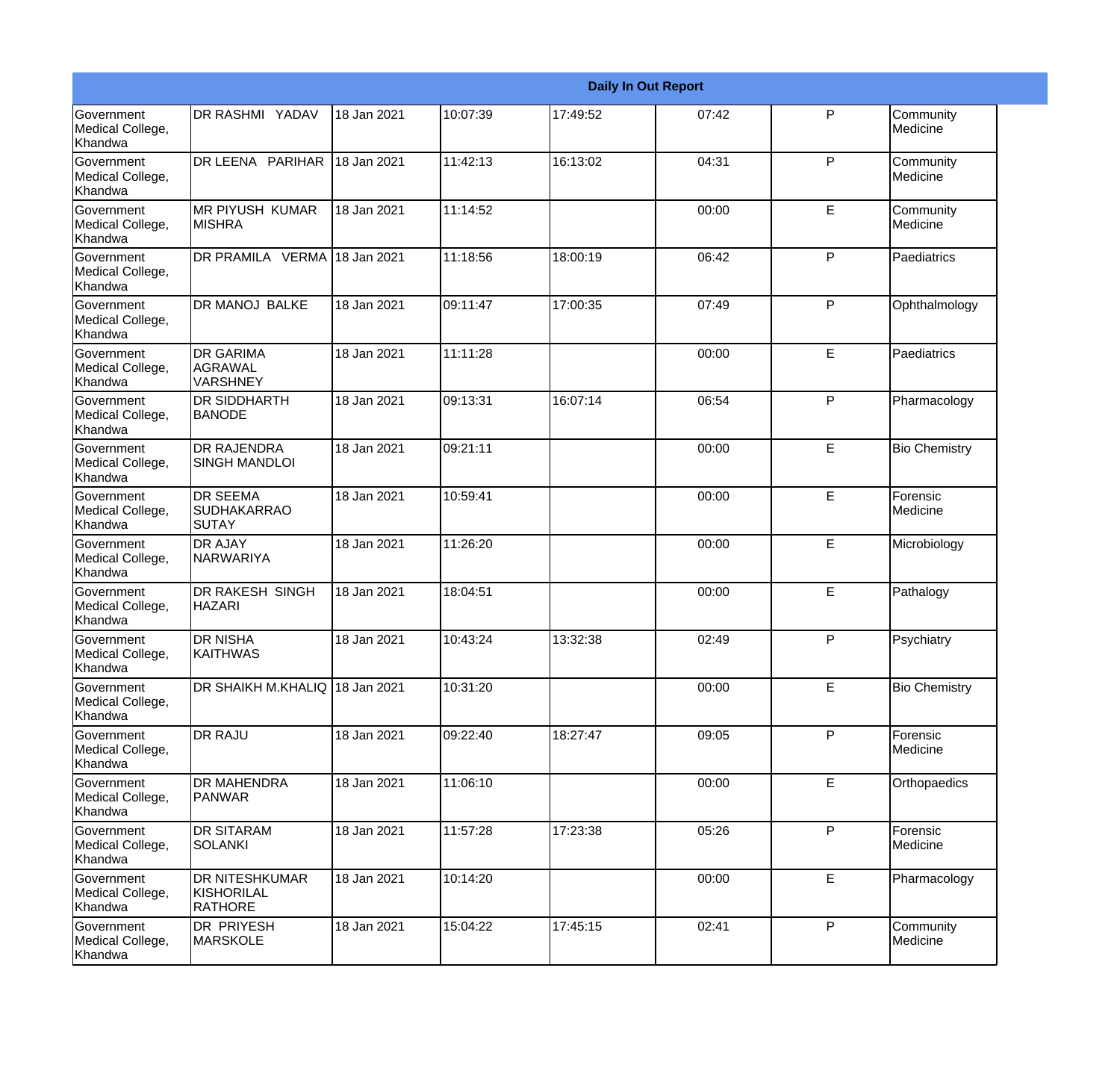| Assistant Professor Para Clinical<br>Assistant Professor Para Clinical |               |
|------------------------------------------------------------------------|---------------|
|                                                                        |               |
|                                                                        |               |
|                                                                        |               |
| Statistician                                                           | Para Clinical |
| Professor                                                              | Clinical      |
|                                                                        |               |
| Assistant Professor Clinical                                           |               |
| Associate Professor Clinical                                           |               |
| Associate Professor Para Clinical                                      |               |
|                                                                        |               |
| Demonstrator/Tutor Non Clinical                                        |               |
| Professor                                                              | Para Clinical |
|                                                                        |               |
| Demonstrator/Tutor Para Clinical                                       |               |
| Professor                                                              | Para Clinical |
| Assistant Professor Clinical                                           |               |
|                                                                        |               |
| Professor                                                              | Non Clinical  |
| Demonstrator/Tutor Para Clinical                                       |               |
| Assistant Professor Clinical                                           |               |
|                                                                        |               |
| Demonstrator/Tutor Para Clinical                                       |               |
| Demonstrator/Tutor Para Clinical                                       |               |
|                                                                        |               |
| Associate Professor Para Clinical                                      |               |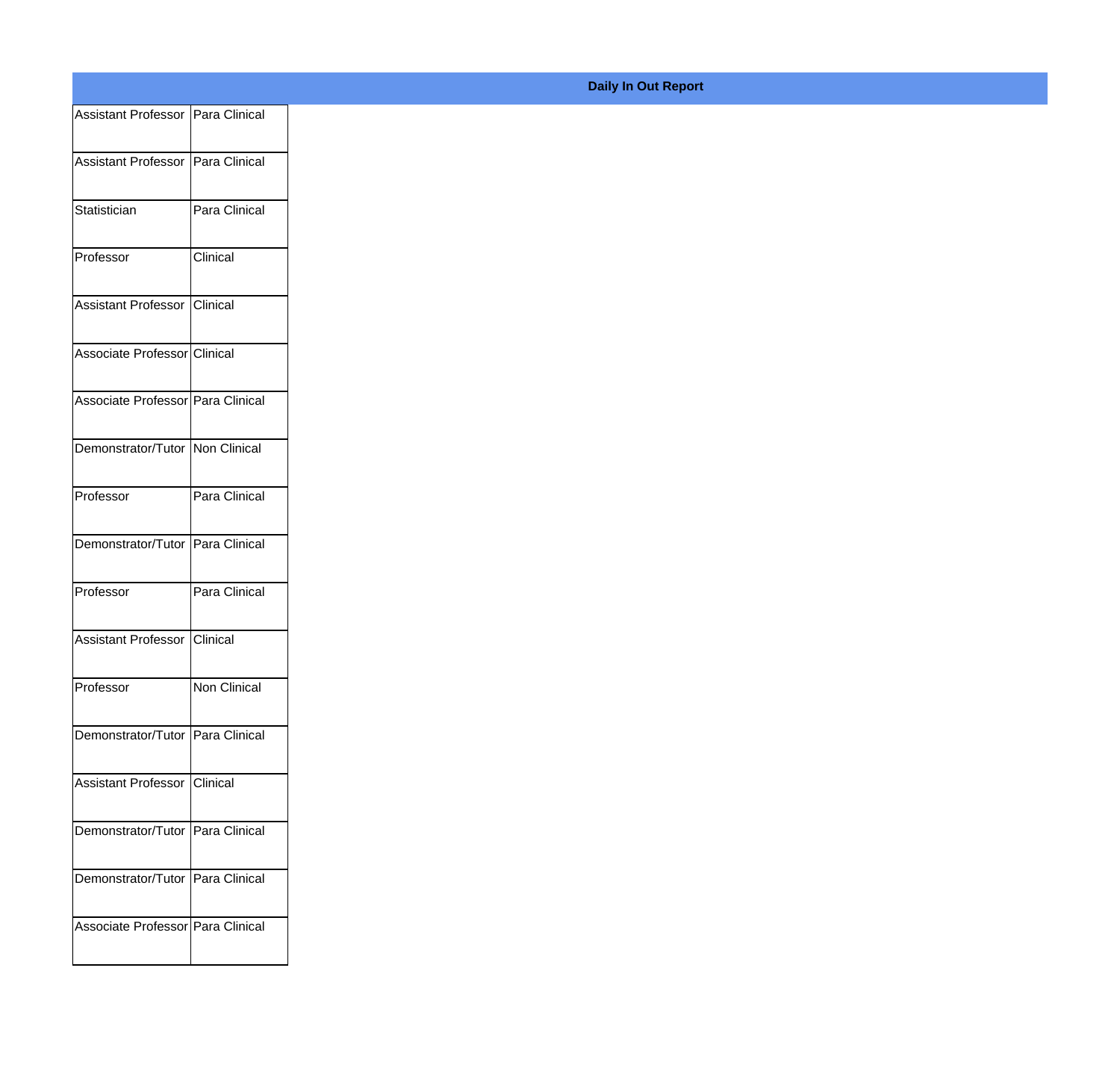|                                                  |                                        |                   |          |          | <b>Daily In Out Report</b> |   |                             |
|--------------------------------------------------|----------------------------------------|-------------------|----------|----------|----------------------------|---|-----------------------------|
| Government<br>Medical College,<br>Khandwa        | <b>DR SANGEETA</b><br><b>CHINCHOLE</b> | 18 Jan 2021       | 09:18:30 | 15:32:46 | 06:14                      | P | Physiology                  |
| Government<br>Medical College,<br>Khandwa        | DR NEERAJ KUMAR                        | 18 Jan 2021       | 09:27:12 | 17:18:01 | 07:51                      | P | Dentisry                    |
| <b>Government</b><br>Medical College,<br>Khandwa | DR VIJAY NAYAK                         | 18 Jan 2021       | 14:31:33 | 16:47:54 | 02:16                      | P | Anatomy                     |
| Government<br>Medical College,<br>Khandwa        | DR SUNIL BAJOLIYA                      | 18 Jan 2021       | 09:40:49 | 17:41:55 | 08:01                      | P | OTO-Rhiono-<br>Laryngology  |
| Government<br>Medical College,<br>Khandwa        | <b>DR NISHA MANDLOI</b><br>PANWAR      | 18 Jan 2021       | 09:58:41 | 17:25:28 | 07:27                      | P | Obstetrics &<br>Gynaecology |
| Government<br>Medical College,<br>Khandwa        | DR NANDINI DIXIT                       | 18 Jan 2021       | 10:53:54 |          | 00:00                      | E | Paediatrics                 |
| <b>Government</b><br>Medical College,<br>Khandwa | <b>DR SATISH</b><br><b>CHANDEL</b>     | 18 Jan 2021       | 17:08:27 |          | 00:00                      | E | Pharmacology                |
| Government<br>Medical College,<br>Khandwa        | <b>DR MUKTESHWARI</b><br><b>GUPTA</b>  | 18 Jan 2021       | 11:39:57 | 17:49:45 | 06:10                      | P | Pharmacology                |
| Government<br>Medical College,<br>Khandwa        | <b>DR PURTI AGARWAL</b><br>SAINI       | 18 Jan 2021       | 11:14:43 | 16:23:31 | 05:09                      | P | Pathalogy                   |
| Government<br>Medical College,<br>Khandwa        | DR YASHPAL RAY                         | 18 Jan 2021       | 13:28:10 |          | 00:00                      | E | Anatomy                     |
| <b>Government</b><br>Medical College,<br>Khandwa | <b>DR DEEPIKA</b><br><b>PANWAR</b>     | 18 Jan 2021       | 10:13:09 |          | 00:00                      | E | <b>Bio Chemistry</b>        |
| Government<br>Medical College,<br>Khandwa        | <b>DR VISHAL</b><br><b>THAKRE</b>      | KUMAR 18 Jan 2021 | 09:28:21 | 17:17:53 | 07:49                      | P | Physiology                  |
| Government<br>Medical College,<br>Khandwa        | MOHIT GARG                             | 18 Jan 2021       | 10:08:17 | 13:17:57 | 03:09                      | P | <b>General Medicine</b>     |
| Government<br>Medical College,<br>Khandwa        | RENU WAGHMARE                          | 18 Jan 2021       | 11:51:36 |          | 00:00                      | E | Community<br>Medicine       |